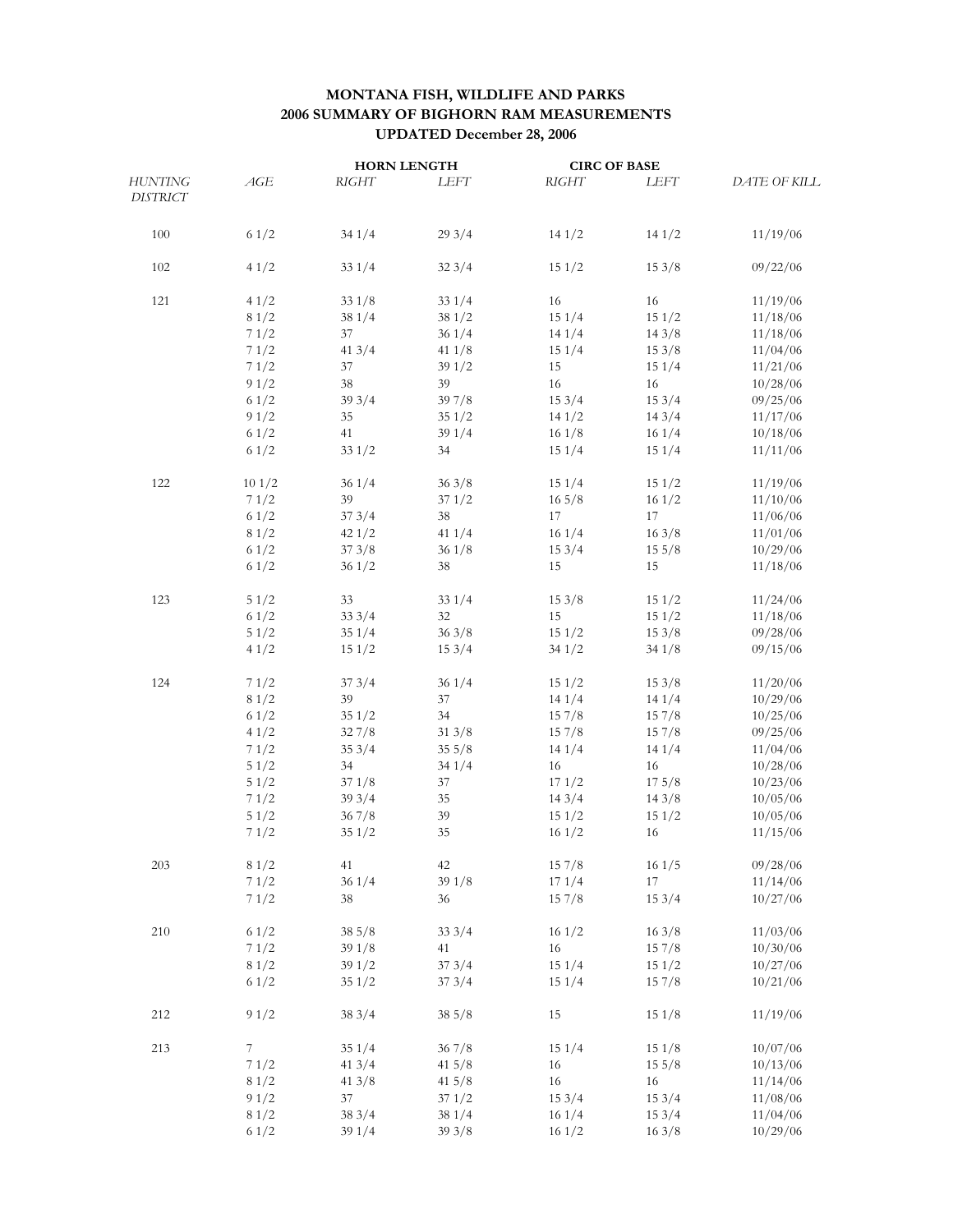|     | 91/2         | 381/2           | 383/4           | 151/4 | 15               | 10/15/06     |
|-----|--------------|-----------------|-----------------|-------|------------------|--------------|
| 216 | 61/2         | 343/8           | 361/4           | 153/8 | 153/8            | 10/26/06     |
|     | 31/2         | 341/2           | 361/4           | 15    | 151/4            | 09/22/06     |
|     | 61/2         | 411/8           | $39\frac{5}{8}$ | 153/8 | 153/8            | 10/15/06     |
|     | 61/2         | 381/8           | 391/4           | 161/8 | 161/8            | 10/30/06     |
|     | 71/2         | 383/4           | 397/8           | 153/4 | 153/4            | 10/30/06     |
|     |              |                 |                 |       |                  |              |
|     | Unidentified | 361/2           | 371/2           | 161/4 | 161/4            | 06/23/06     |
| 250 | 71/2         | 271/2           | 281/2           | 121/2 | 121/2            | 11/16/06     |
|     | 61/2         | 375/8           | 375/8           | 145/8 | 147/8            | 10/27/06     |
| 261 | 7            | 35              | 37              | 15    | 141/2            | 09/15/06     |
|     | 91/2         | 383/4           | 373/4           | 141/4 | 14               | 09/28/06     |
|     |              |                 |                 |       |                  |              |
| 270 | 61/2         | 363/4           | 363/4           | 161/8 | 161/8            |              |
|     | 71/2         | 41              | 38 1/4          | 153/8 | 151/4            | 09/15/06     |
|     | 51/2         | 381/4           | $39\frac{5}{8}$ | 153/4 | 155/8            | 11/12/06     |
|     | 61/2         | 34              | 35              | 151/4 | 153/8            | 11/10/06     |
|     | 61/2         | 403/8           | 413/8           | 151/4 | 15               | 11/07/06     |
|     | 51/2         | 373/8           | 377/8           | 151/4 | 15               | Unidentified |
|     |              | 381/4           |                 | 143/4 | 145/8            |              |
|     | 51/2         |                 | 411/8           |       |                  | 11/04/06     |
|     | 71/2         | 39              | 381/2           | 161/8 | 161/4            | 09/23/06     |
|     | 51/2         | 38 1/4          | 411/8           | 143/4 | 145/8            | 11/04/06     |
|     | 101/2        | 357/8           | 351/4           | 145/8 | 145/8            | 10/31/06     |
|     | 61/2         | 403/8           | 407/8           | 153/8 | 153/8            | 11/01/06     |
|     | 51/2         | 31              | 333/4           | 133/8 | 133/8            | Unidentified |
|     | 91/2         | 367/8           | 351/2           | 141/2 | 143/8            | 10/21/06     |
|     |              |                 |                 |       |                  |              |
|     | 71/2         | 421/4           | 431/2           | 143/8 |                  | 10/26/06     |
|     | 71/2         | 39              | 407/8           | 153/8 | 151/8            | 10/19/06     |
|     | 41/2         | 397/8           | 401/4           | 163/8 | 163/8            | 09/22/06     |
| 283 | 71/2         | 383/8           | 371/8           | 161/4 | 161/4            | 11/21/06     |
|     | 61/2         | 371/2           | 38 1/4          | 151/2 | 151/2            | 11/06/06     |
|     | 61/2         | 37              | 371/4           | 16    | 16               | 10/31/06     |
| 300 | 31/2         | 275/8           | 273/8           | 141/2 | 141/2            | 09/09/06     |
|     |              |                 |                 |       |                  |              |
| 303 | 51/2         | 36              | 281/2           | 157/8 | $15 \frac{5}{8}$ | 10/17/06     |
|     | 31/2         | 273/4           | 29 1/8          | 151/4 | 153/8            | 10/17/06     |
|     | 61/2         | 341/2           | 341/2           | 143/4 | 147/8            | 10/19/06     |
| 304 | 61/2         | $36\frac{5}{8}$ | 617/8           | 15    | 147/8            | 11/18/06     |
|     |              |                 |                 |       |                  |              |
| 305 | 61/2         | 371/2           | 361/2           | 145/8 | 145/8            | 10/18/06     |
| 315 | 10           | 38 1/2          | 347/8           | 141/2 | 143/4            | 10/20/06     |
|     | 61/2         | 311/4           | 321/4           | 131/2 | 133/4            | 10/11/06     |
|     |              |                 |                 |       |                  |              |
| 340 | 71/2         | 33              | 32              | 141/4 | 14               | 10/04/06     |
|     | 71/2         | 41              | 403/4           | 151/4 | 151/4            | 09/15/06     |
|     | 81/2         | 301/2           | 331/2           | 143/4 | 143/4            | 09/17/06     |
|     | 91/2         | 341/2           | 351/2           | 16    | 16               | 10/29/06     |
| 380 | 61/2         | 353/4           | 364/7           | 151/4 | 151/5            | 10/19/06     |
|     |              |                 |                 |       |                  |              |
|     | 91/2         | 403/8           | 371/4           | 151/8 | 15               | 10/23/06     |
| 381 | 41/2         | 241/2           | $28\,$          | 153/4 | 151/2            | 11/09/06     |
| 421 | 8            | 38              | 38              | 151/2 | 153/4            | 09/30/06     |
| 422 | 51/2         | 383/8           | 391/8           | 161/8 | 161/8            | 10/12/06     |
|     | Unidentified | 373/4           | 321/2           | 153/4 | 151/2            | 11/14/06     |
|     |              |                 |                 |       |                  |              |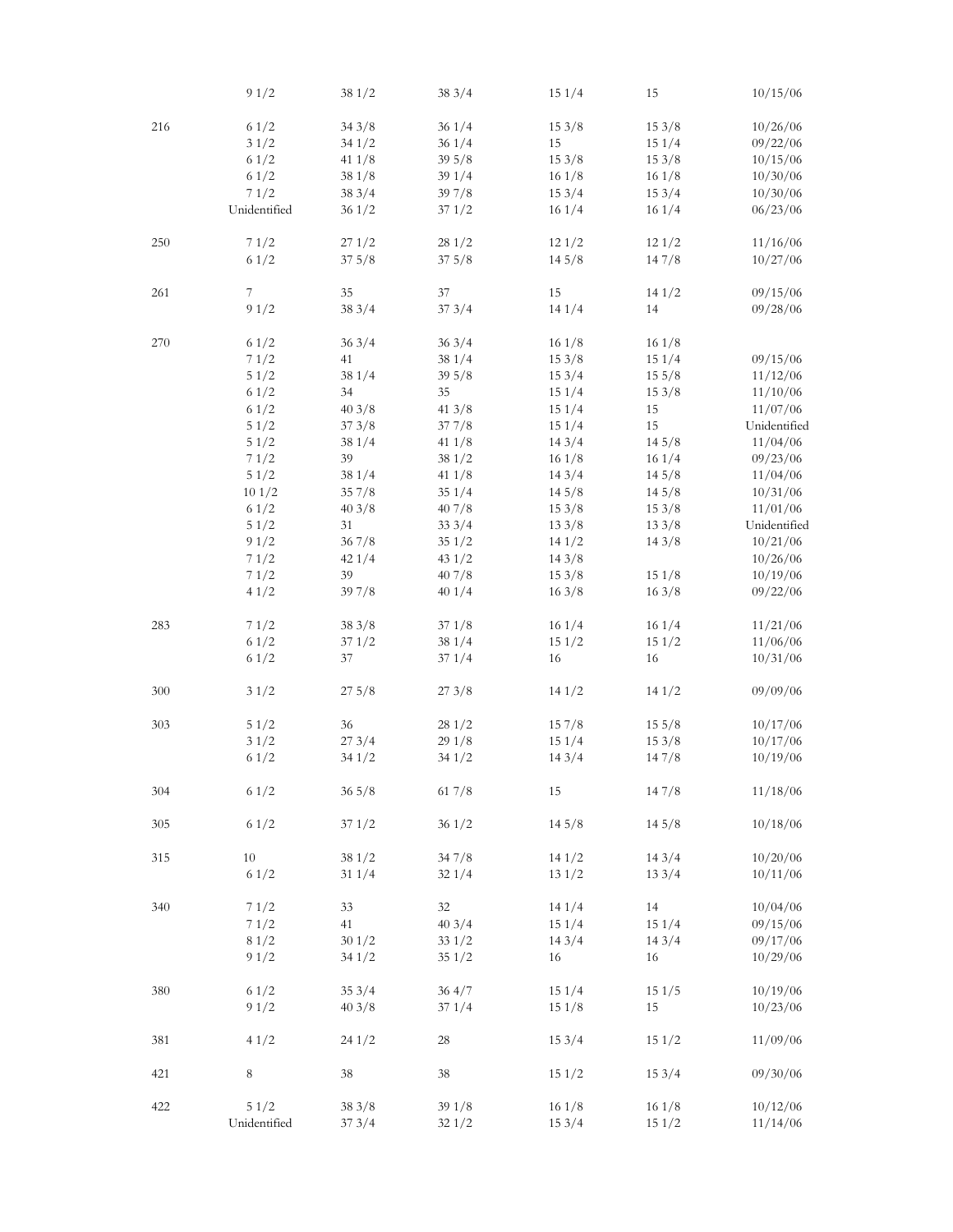|     | 91/2             | 361/2           | 36              | 15    | 15              | 11/11/06   |
|-----|------------------|-----------------|-----------------|-------|-----------------|------------|
|     | 81/2             | 371/2           | 38              | 145/8 | 141/2           | 11/17/06   |
|     |                  |                 |                 |       |                 |            |
|     |                  |                 |                 |       |                 |            |
| 423 | 101/2            | 36              | 351/2           | 141/4 | 141/4           | 11/24/06   |
|     | 51/2             | 371/4           | 333/4           | 151/4 | 151/8           | 11/05/06   |
|     | 81/2             | 385/8           | 381/4           | 143/8 | 143/4           | 11/10/06   |
|     | 91/2             | 40              | 411/4           | 151/2 | 153/4           | 11/14/06   |
|     | 81/2             | 40              | 343/4           | 161/8 | 153/4           | 11/17/06   |
|     | 81/2             | 391/2           | 381/4           | 151/4 | 15              | 11/15/06   |
| 424 | 81/2             | 36              | 383/4           | 153/4 | 153/4           | 09/23/06   |
|     | 61/2             | 375/8           | 383/4           | 15    | 15              | 10/25/06   |
|     |                  |                 |                 | 157/8 | 153/4           |            |
|     | 91/2             | 401/4           | 401/2           |       |                 | 11/17/06   |
|     | 61/2             | 391/2           | 391/4           | 163/4 | 17              | 11/02/06   |
|     | 51/2             | 351/2           | 36              | 15    | 151/4           | 11/08/06   |
|     | 61/2             | 37              | 391/2           | 141/8 | 141/8           | 11/09/06   |
|     | 71/2             | 361/8           | 387/8           | 151/2 | 15              | 11/11/06   |
|     | 81/2             | 311/4           | 303/4           | 14    | 141/4           | 11/15/06   |
|     | 91/2             | 393/4           | 391/2           | 153/8 | 151/2           | 11/15/06   |
|     | 91/2             | 38              | 37              | 147/8 | 147/8           | 11/17/06   |
|     | 71/2             | 38              | 361/2           | 141/2 | 141/2           | 11/23/06   |
|     | 101/2            | 36              |                 | 141/2 |                 |            |
| 441 |                  |                 | 353/4           |       | 141/2           | 11/19/06   |
|     | $\boldsymbol{7}$ | 365/8           | 361/4           | 15    | 15              | 11/05/06   |
| 445 | 71/2             | 451/2           | 391/2           | 147/8 | 15              | 10/02/06   |
| 482 | 61/2             | 381/4           | 38              | 161/8 | 161/8           | 10/21/06   |
|     | 61/2             | 40              | 431/8           | 163/4 | 161/2           | 10/27/06   |
|     | 71/2             | 383/8           | 391/8           | 161/8 | 161/8           | 11/10/06   |
|     | 61/2             | 351/4           | 357/8           | 151/2 | 15 7/8          | 11/12/06   |
|     | 61/2             | 381/2           | 381/2           | 153/8 | 151/2           | 09/17/06   |
|     | 51/2             | 421/2           | 40              | 151/2 | 155/8           | 09/21/06   |
|     |                  |                 |                 |       |                 |            |
|     | 91/2             | $36\frac{5}{8}$ | $36\frac{5}{8}$ | 143/8 | 141/2           | 10/12/06   |
|     | 61/2             | 453/4           | 401/8           | 16    | 16              | 10/27/06   |
|     | 81/2             | 373/4           | 385/8           | 153/8 | 153/8           | 11/05/06   |
|     | 81/2             | 393/4           | 373/4           | 147/8 | 145/8           | 11/08/06   |
|     | 101/2            | 391/8           | 375/8           | 155/8 | 155/8           | 11/19/06   |
|     | 101/2            | 393/8           | 373/4           | 15    | 15              | 11/21/06   |
|     | 61/2             | 38 7/8          | 40              | 163/4 | 163/4           | 09/23/06   |
|     | 91/2             | 41 $1/2$        | 341/8           | 143/4 | 143/4           | 09/17/06   |
|     | 101/2            | 403/4           | 40              | 161/2 | 161/2           | 09/22/06   |
|     | 61/2             | 38 1/4          | 37              | 161/4 | 161/2           | 09/28/06   |
| 501 | 61/2             | 301/8           | 307/8           | 141/8 | 141/2           | 09/15/06   |
|     | 51/2             | 28              | 281/2           | 143/4 | 141/2           | 09/15/06   |
|     |                  |                 |                 |       |                 |            |
| 503 | 61/2             | 291/4           | 291/2           | 141/4 | 141/2           | 09/19/06   |
|     | 7                | 37              | 371/2           | 151/4 | 151/4           | 11/09/06   |
|     | 7                | 313/8           | 283/4           | 131/2 | 133/8           | 11/21/06   |
| 622 | 5                | 351/4           | 311/4           | 155/8 | 151/2           | 09/21/06   |
|     | 101/2            | 37              | 373/4           | 17    | 171/8           | 09/15/06   |
|     | 91/2             | 371/4           | 371/2           | 153/4 | 151/2           | 9/30/2006  |
|     | $51/2$           | 363/4           | 363/4           | 163/4 | 163/4           | 10/17/2006 |
|     |                  | 38              |                 |       |                 |            |
|     | 11               |                 | $38\,$          | 151/2 | 151/2           | 10/28/2006 |
|     | $\sqrt{6}$       | 361/8           | 371/2           | 16    | 157/8           | 11/8/2006  |
|     | 51/2             | 301/2           | 311/8           | 141/4 | 143/8           | 11/9/2006  |
| 680 | 81/2             | 371/2           | 371/4           | 151/2 | 15              | 10/18/2006 |
|     | 31/2             | 337/8           | 337/8           | 15    | 15              | 10/26/2006 |
|     | 71/2             | 413/4           | 421/4           | 161/2 | $16\frac{5}{8}$ | 10/15/2006 |
|     |                  |                 |                 |       |                 |            |